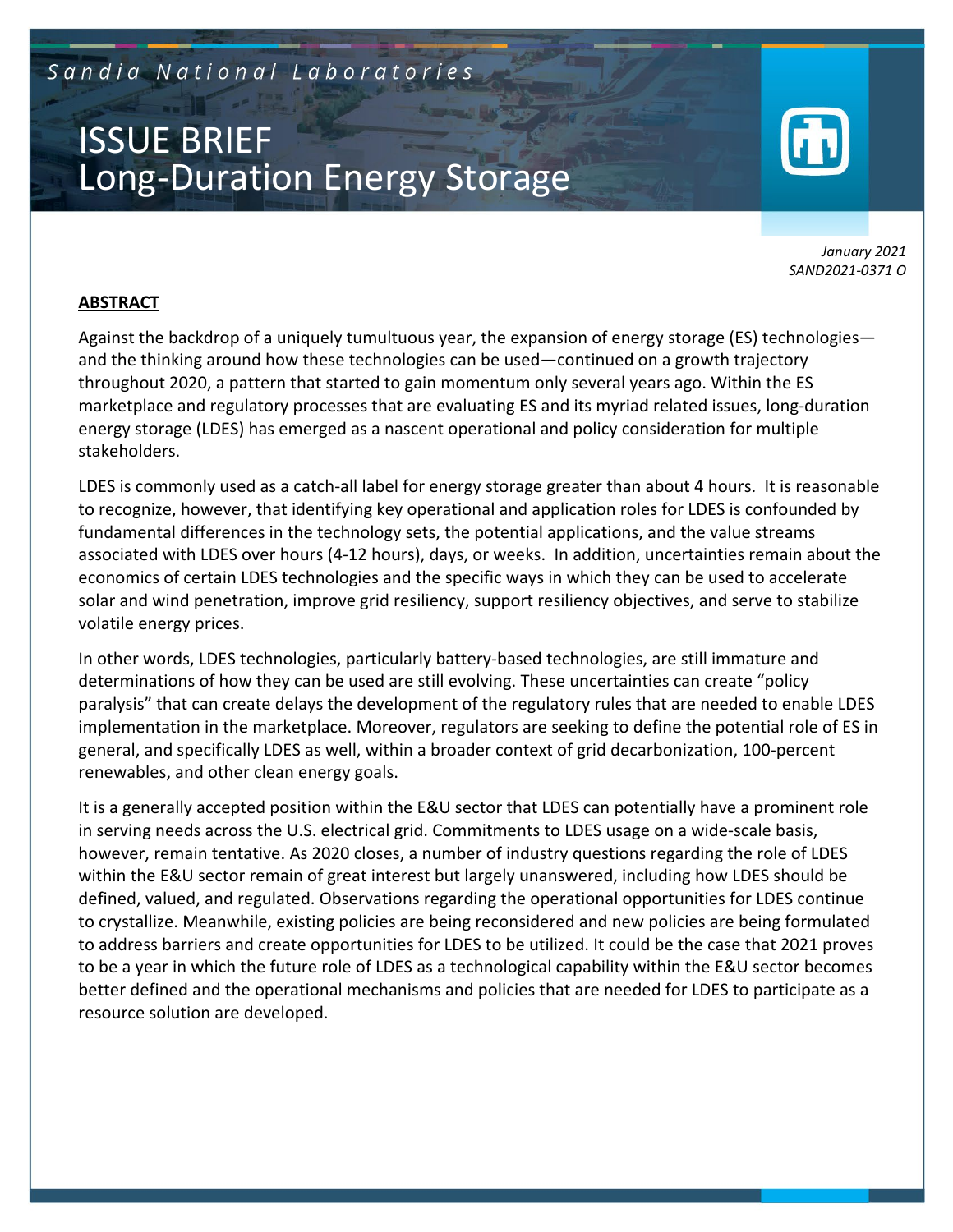#### **BACKGROUND UP TO 2020**

1

Until recently there was not a lot of focus on LDES because there has not been universal consensus within the E&U sector about the fundamental needs that LDES might serve and the requirements for defining its usage (i.e., essentially the "where, how, and why questions"). The lack of consensus within the sector impacts LDES directly because, without clarity on the problems that they can solve, ES technologies in general and LDES in particular have limited inherent value and find limited support for technical development or policy support. Technologies and concepts such as LDES become increasingly valuable as needs within the sector are identified and the necessary policies that allow ES and LDES to participate are developed. Up to this point, LDES has been challenged to find an official role to play, in part due to policies that do not explicitly allow LDES, or value it appropriately, along with rules that could be interpreted to disallow LDES from participating. These restrictions show signs of change in response to both market activity and the development of market rules.

Developments in two distinct regions (the PJM Market Interface in the U.S. Northeast and California) provide the current points of reference in terms of federal and individual state policy development, respectively, that are relevant to LDES. At the federal level, the Federal Energy Regulatory Commission (FERC) is evaluating regional transmission organization (RTO) / independent system operator (ISO) filings laying out plans for complying with FERC's 2018 landmark Order 841. Order 841 requires wholesale markets to create unique mechanisms within their respective regions that will enable ES technologies to provide (and ES providers to be compensated for) any of the services needed at the RTO/ISO level for which the ES technology can provide.

The continuing evaluations of how to implement Order 841 are directly relevant to LDES. For example, within PJM's compliance plan, the RTO set a minimum requirement that an ES technology must offer a 10-hour duration capability in order to be able to participate in PJM's capacity market. (This 10-hour requirement does not prevent ES technology from participating in other markets, such as frequency regulation, or the day-ahead market.) The 10-hour requirement has been met with fierce opposition from ES advocates and clean energy groups that have argued the requirement violates the objective of FERC Order 841 to create a level playing field for ES within ISO/RTO markets. The requirement makes it impossible for lithium-ion batteries – with generally a 2–4-hour duration -- to economically compete against fossil-fuel-fired plants in the PJM capacity market.

Statistically, California has been the most mature state in terms of deploying battery ES technologies of up to and including four hours duration lithium-ion batteries. The state is now becoming a focal point for LDES procurement. Two separate market studies recently commissioned by California regulators have assessed market barriers for LDES within the state. A study by Strategen Consulting study<sup>[1](#page-1-0)</sup> found that while regulators in California made an appropriate call for broad energy requirements (e.g., the statewide procurement requirements for 1,825 MW of ES technologies and 500 MW of BTM ES technologies) these same regulators had "taken a very narrow view on the potential storage resources that could be deployed in California." The state's narrow view, according to Strategen, neglected to identify LDES

<span id="page-1-0"></span>[https://static1.squarespace.com/static/5b96538250a54f9cd7751faa/t/5fcf9815caa95a391e73d053/1607440419530/](https://static1.squarespace.com/static/5b96538250a54f9cd7751faa/t/5fcf9815caa95a391e73d053/1607440419530/LDES_CA_12.08.2020.pdf) [LDES\\_CA\\_12.08.2020.pdf](https://static1.squarespace.com/static/5b96538250a54f9cd7751faa/t/5fcf9815caa95a391e73d053/1607440419530/LDES_CA_12.08.2020.pdf)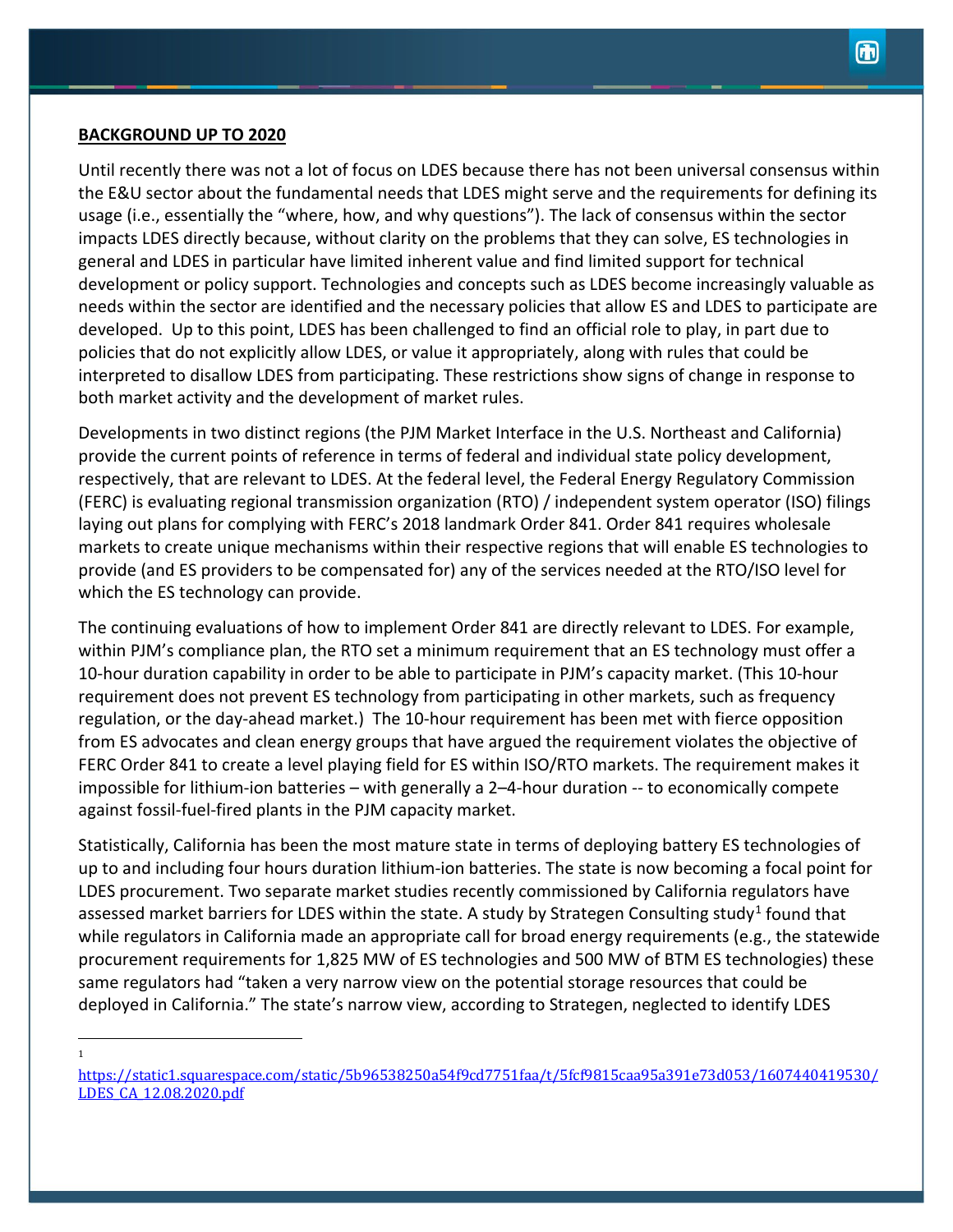requirements, distinct from broader ES requirements, that will be needed to achieve other climate goals in the state.

A separate study conducted by the California Energy Storage Alliance (CESA)<sup>[2](#page-2-0)</sup> found that that the state will need in the range of 2-11 GW of new operational LDES by 2030, and between 45-55 GW of LDES by 2045 in order to achieve its 100 percent clean electricity goals. The study modeled LDES in California on the basis of technologies that can achieve discharge times of up to five hours, 10 hours and 100 hours. The CESA projections are significant on many levels, not the least of which is the call-out specifically for LDES in addition to what California has already established for behind-the-meter (BTM) and in-front-ofthe-meter (FTM) energy storage.

Moreover, the CESA study concluded that deploying 55 GW of LDES by 2045 could provide numerous benefits to California's grid, including enabling the retirement of 10 GW of fossil fuel generation, increasing the utilization of renewable energy by 17 percent, and reducing total system costs for system capacity. All of these efforts support the correlation between how LDES can be used—and in fact may be required—to achieve broader energy transition goals with the state.

Real-world market transactions in California also highlight the drive to procure LDES. In the third quarter of 2020, a set of community choice aggregator (CCA) groups that supply retail electricity in California, issued a Request for Offers (RFO) for potential ES suppliers to provide up to 500 MW of LDES. The RFO seeks to have resources that can provide at least 50 MW of power capacity with a minimum of eight hours of discharge duration. The RFO is considered to be the first in the E&U sector that is seeking bids with specific LDES requirements. It is also noteworthy that the RFO does not call for the offerings to be available until 2026, indicating an appreciation that LDES technologies, particularly battery-based, are still immature and determinations of how they can be used are still evolving. This RFO is an example of a load-serving entity (in this case the CCA) moving forward with LDES procurement in the absence of regulatory policy directives.

It should also be noted that, at this time, a growing number of states have adopted 100% renewable or. 100% clean energy targets, the difference being that the latter category includes any non-carbonemitting resource such as nuclear energy in addition to renewables. Discussions taking place without those states quickly need to address how the ambitious goals will be achieved in practice, which opens the door to more widespread recognition for LDES solutions.

# **DEFINING LONG-DURATION ENERGY STORAGE**

When evaluating ES technologies at a macro level, important determinants include system size, capability for instantaneous output, ability to cycle, operational lifetime, and other operating constraints. Zooming in to the micro-level, one of the key challenges that LDES currently faces is that there is little industry consensus on how the term should be defined. The lack of consensus on an LDES definition results from a lack of agreement on what LDES technologies would, could, or should be required to do, which in turn results from the absence of a well-established marketplace in which LDES actively participates as we close 2020.

<span id="page-2-0"></span><sup>2</sup> <https://www.storagealliance.org/longduration>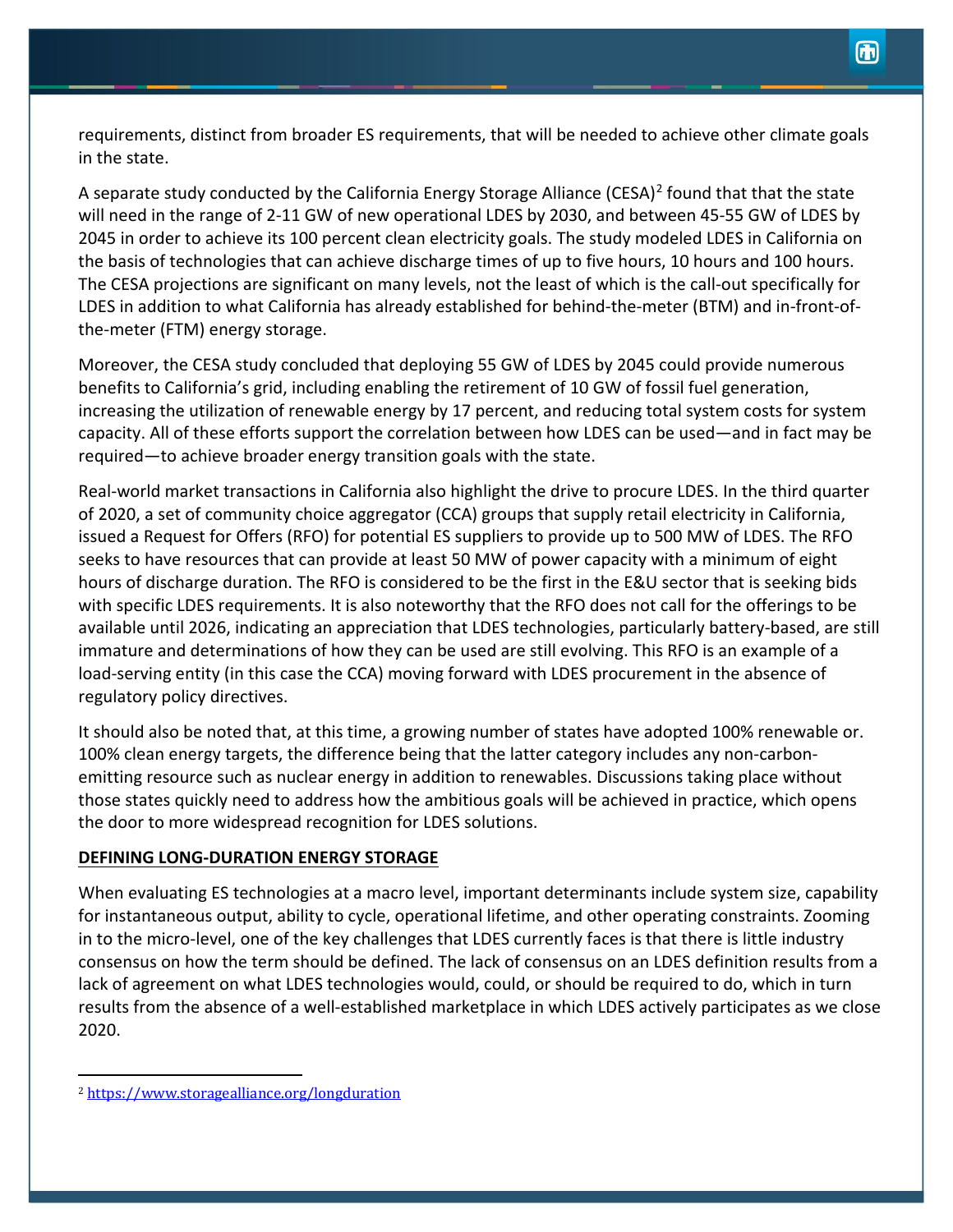Naturally, the inclusion of the word "duration" suggests that measurements of time are pertinent in terms of defining LDES' capabilities. However, "long-duration" is a very imprecise term. It suggests the amount of energy that the LDES can store; however, being designated as an LDES also suggests a technology's discharge capability, which can be far more difficult to measure and evaluate. As the term is used today in the industry, LDES could potentially cover a range from 6 to 1,000+ hours of discharge capability. Duration in this context can also be used to address how much energy the resource can store.

Beyond that, there is not much agreement on how long a measurement of time needs to be associated with an energy storage technology for it be considered LDES. It is rather akin to defining "hot" and "cold" without recognizing the relativity of the concepts or defining them against some applicable context. LDES is being considered to address critical industry needs for meeting demand and operating the grid. One such need is the desire for LDES resources to provide hours, days, or weeks of discharging duration to aid renewable integration, provide backup power and resiliency, and defer transmission development substantially. Unfortunately, beyond that, there is no widely accepted definition of LDES.

Compare the California CCA RFO requirements of 50 MW / 8-hour battery-based LDES solution with a recently announced contract between the ES developer company Form Energy to provide a 150-hour LDES storage project to Minnesota utility Great River Energy by 2023, and it is fairly easy to see why the E&U sector lacks a firm definition of what LDES entails. Even the U.S. Department of Energy (DOE) considers LDES to refer to technologies dispatching within the range of 10 to 100 hours, which is obviously a very large range. This wide disparity suggests that the E&U sector has a broad understanding of what LDES entails. Even the U.S. Department of Energy's (DOE) considers LDES to refer to technologies dispatching within the range of 10 to 100 hours, which is obviously a very large range.

Based on the plethora of independent reports that detail utility resource needs, particularly within vertically integrated markets, some utilities have indicated a need for LDES that offers discharge capability within the range of within 6 to 12 hours, which is the range that is expected to impact loadshaping activities conducted by the utility. This range is consistent with other studies that have suggested an average of 10 hours of LDES discharge capability are needed to significantly control the daily variability of renewable resources.

An aspect of defining LDES that also will need to be addressed is ownership rights. Ownership of LDES assets can vary greatly depending on the region of the country. For example, California's battery storage installations are largely utility-owned and provide energy-oriented services (serving demand for electricity), whereas PJM's large-scale batteries are owned by competitive generators and provide regulation services (managing the stability of electricity flow on the grid).

While policy will have a direct impact on LDES ownership, perhaps more important are the economic opportunities that can be pursued by LDES owners. There is presently only one marketplace in which LDES owners would receive reimbursement simply to exist (i.e., a capacity market), and that is the PJM Capacity Market, which as stated above is adopting a controversial 10-hour requirement for duration. Without respect to a specific region, the value of LDES will be determined by the ways in can be used to meet real-world needs across the electric grid.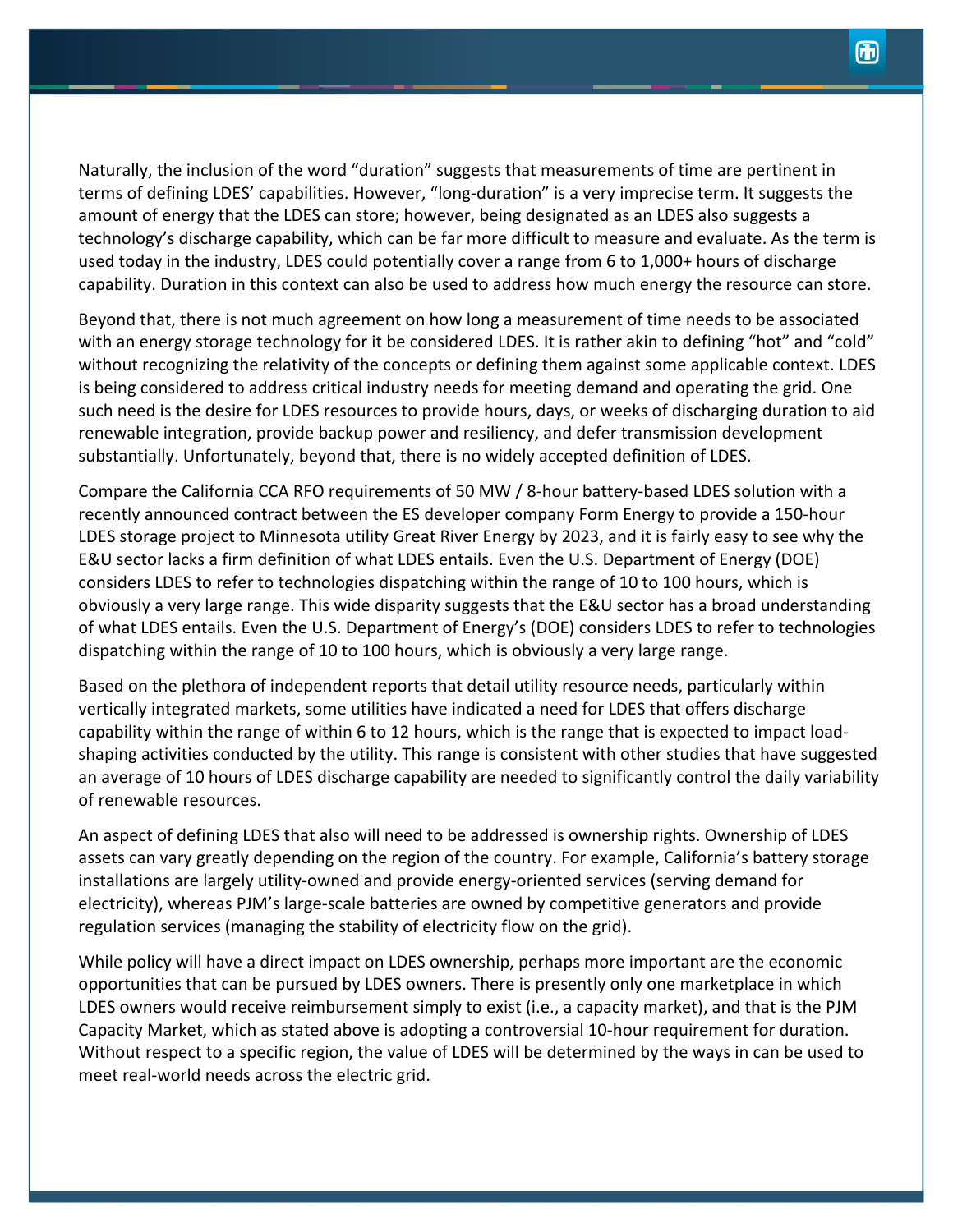## **LDES TECHNOLOGIES**

The sheer existence of LDES as a technological capability is not new; there just hasn't been a driving need for it until recently when the conflux of several dynamics has created a "perfect storm" opportunity:

- An ever-increasing reliance on renewable energy that needs to be stored, which results from falling prices making renewables economically preferable over fossil-fuel based resources
- The continuing adoption by individual states of aggressive clean-energy, 100-percent renewables, or other decarbonization goals for which ES technologies (and specifically LDES) are needed
- Emerging policies at the wholesale level that are identifying the need for LDES and establishing its defining characteristics
- Individual state policies that either enable or require the future procurement of significant amounts of ES technologies, which in turn create the opportunity for LDES to be considered

For perspective, some ES technologies have always been capable of providing long-duration needs. These technologies include pumped hydro, gravity-based, and compressed air. In particular, as of the end of 2020, most of the presently installed LDES is in the form of pumped hydro.

At this time, batteries being evaluated for LDES needs, and being deployed at a gigawatt scale, are expected to deliver full power up to four hours. Requirements for longer discharge durations may remain uneconomic until there are well-defined market needs and services, which would justify compensation for 4-hour+ LDES. However, while discharge capability of LDES technology is primarily discussed in terms of hours, discussions of "seasonal LDES" can set requirements for discharge capabilities that are measured in terms of weeks or months. It is important to note that the other ES technologies, such as thermal, mechanical, pumped hydro and gravity-based systems along compressed air are further along in development with potential for earlier impact when compared to batteries.

| <b>ES TECHNOLOGY</b> | <b>ADVANTAGES</b>                                                                                                                        | <b>CHALLENGES</b>                                                                                                                           |
|----------------------|------------------------------------------------------------------------------------------------------------------------------------------|---------------------------------------------------------------------------------------------------------------------------------------------|
| Pumped Hydro         | Mature technology<br>٠<br>Demonstrated large capacity (~GWh)<br>>90% of U.S. grid energy storage<br>Good reliability<br>$\bullet$        | Unique geologic resources and water<br>availability<br>Improved turbines and electrical<br>systems<br>Small modular pumped hydro<br>systems |
| Compressed Air       | Demonstrated capability at large scales<br>Moderate round-trip efficiency<br>Good potential for long-duration storage                    | Unique geologic resources<br>Well integrity<br>Repository integrity                                                                         |
| Hydrogen             | Can be stored in large capacities for long<br>periods of time<br>an be used for both grid and transportation<br>Environmentally friendly | Low round-trip efficiency of<br>hydrogen production and storage<br>High cost<br>Leakage and safety of hydrogen gas                          |

The following table provides a summary of traditional, non-battery forms of ES technologies with their associated advantages and challenges: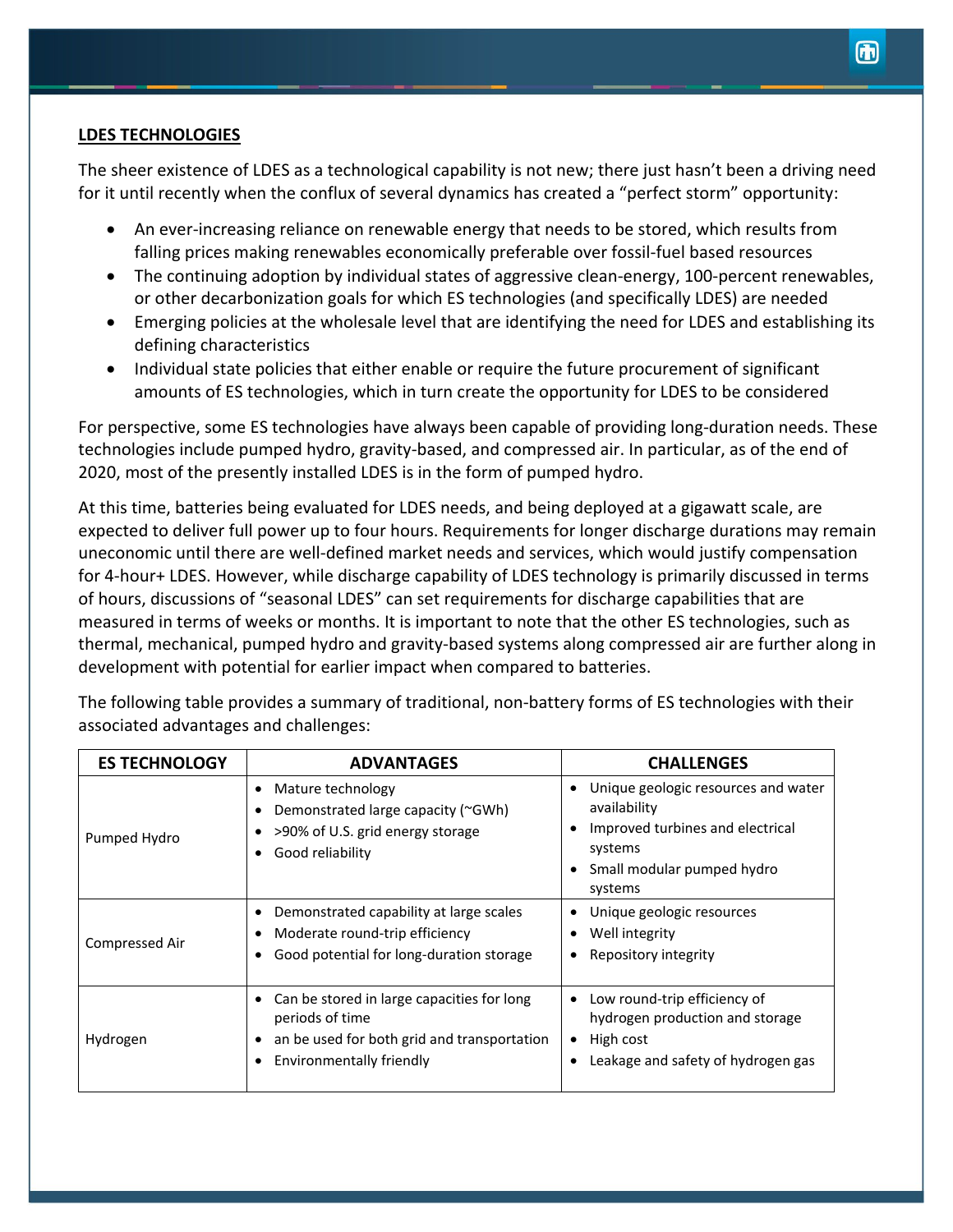| Thermal (Sensible) | Mature technology<br>Demonstrated large capacity with<br>concentrating solar power (~GWh)<br>Low cost | • Heat loss<br>• Large volumes required<br>• Heat exchanger performance and<br>cost |
|--------------------|-------------------------------------------------------------------------------------------------------|-------------------------------------------------------------------------------------|
| Thermochemical     | Large energy density<br>Potential for long-duration storage<br>$\bullet$                              | Low maturity<br>$\bullet$<br>High cost<br>Material durability and kinetics          |

In vertically integrated markets where utilities serve as the primary buyers (i.e., procurers) of ES technologies, economic calculations have also supported investments in battery-based ES technologies over other options due to concerns about cost recovery through rate base. Thus, unless specifically directed otherwise, most ES procurement considerations among utilities tend to focus on lower-cost, short-term duration options. A scanning of ES projects around the country, available on the [DOE Global](https://www.sandia.gov/ess-ssl/global-energy-storage-database/)  [Energy Storage Database,](https://www.sandia.gov/ess-ssl/global-energy-storage-database/) shows the vast majority of U.S. ES resources procured to date have been lithium-ion batteries with durations of four hours or less.

# **LDES POLICIES**

Policies developed at both the federal level and within individual states have the potential to directly impact the market opportunities for LDES. At the federal level, wholesale markets operated by RTOs and ISOs, which were formed in the late 1990s and are regulated by FERC, set policies, rules, and tariffs that monetize the multitude of benefits that ES technologies can bring to these markets. In other words, policies at the federal level can determine how various ES (including LDES) technologies will be used, and how ES/LDES owners will be compensated. Further, at the federal level Congress can adopt legislation that can incentivize R&D investments needed to advance under-developed LDES technologies.

At the state level, existing and new policies can create, fortify, or break-down barriers for the development of ES technologies, including LDES. Policymaking regarding ES is gaining momentum; examples of relevant state policies include ES procurement mandates, resource adequacy requirements that include ES, integrated resource planning (IRP) and other long-term resource planning that may include ES requirements, and incentive programs made available to ES technologies. While it could be argued that any ES policy developed at the state level could potentially have impacts on LDES considerations, as of this writing policymaking specific to LDES as a subset of ES has not advanced beyond the examples of PJM and California.

Sometimes state policies can unintentionally create biases for specific ES technologies. For instance, in California, the majority of ES installations in the state have been based on battery systems that can offer an average of 4-hour durations. This duration was specifically identified within state policies as a requirement for ES technologies to be eligible to provide resource adequacy. A potential for a bias toward short-duration battery storage over LDES in the state of California is one of the findings published in the Strategen study referenced above.

Moreover, policies created at the federal and/or individual state level can quickly become the core driver around two key determinants for ES (including LDES):

- Where (and how) the ES technology may be used
- How the ES technology provider will be compensated for the services it provides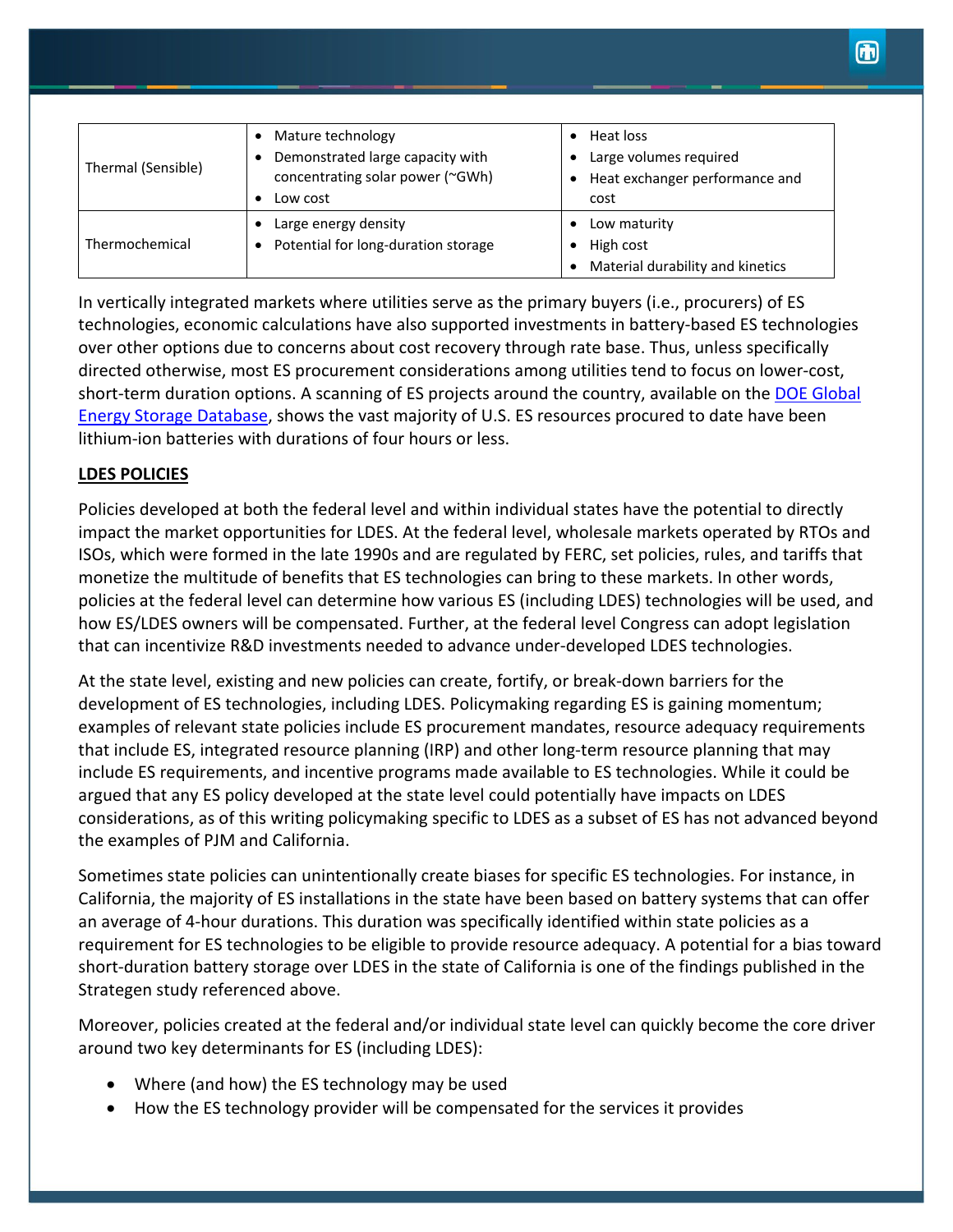On these two determinants, precedents are emerging, and again California is the primary point of reference. California bill AB 2255 (introduced February 13, 2020) aims to develop a process to procure and deploy gigawatts of LDES across the state and proposes adopting a new regulatory approach in order to unleash LDES resources and meet California's climate goals. The bill cites numerous LDES technologies including electrochemical, compressed air, pumped hydroelectric, flow batteries, electrolytic and renewable hydrogen, and other chemical, mechanical, gravity-based, and thermal energy storage technologies. Against the backdrop of this legislation, it is easy to see why the California CCA procurement is such a milestone—among other implications, it will establish a market value for the technology and welcome developers, investors, etc.

Arizona is also a point of reference for state policymaking specific to LDES. The state offers a battery incentive program that is structured to encourage LDES specifically, offering the full incentive only for ES technologies that offer discharge durations longer than five hours.

# **LDES APPLICATIONS**

There has been a lot of progress in terms of developing the market uses for ES technologies within the E&U sector. Within this context, "market uses" are often referred to interchangeably as "applications." There is also an established policy concept that is referred to a "multiple use applications," which speaks to the various, simultaneous uses of ES, and which is likely to important for LDES applications, in particular.

In fact, there is an abundance of policy within the E&U sector that defines the services that ES technologies can offer to both wholesale and retail markets, and these services have been organized into categories as follows:

- Bulk energy services (e.g., arbitrage, renewable energy smoothing, peak shaving)
- Ancillary services (e.g., frequency regulation, spinning/non-spinning reserves, voltage support, black start)
- Transmission infrastructure services (e.g., upgrade deferral, congestion relief)
- Distribution infrastructure services (e.g., upgrade deferral, voltage support)
- Customer energy management services (e.g., power quality, power reliability, retail electric energy time shift, demand charge management)

By comparison, up to this point developers have had difficulty locating a marketplace in which LDES can earn money. There is great hope and numerous projections for future usage of LDES. Many analysts believe the role of LDES will continue on a growth trajectory that in large part will be correlated with the increasing percentage of electricity production that comes from renewable resources. Furthermore, part of the "value of LDES" that is not recognized is that the requirements for 30-day onsite capacity storage for fossil fuel plants (e.g., Coal) will need to be replaced if we eliminate fossil fuel sources with renewables. This is not a value concept that is widely recognized today but will have to be addressed as renewables displace current power sources. In addition, from a regulated utility perspective, avoiding stranded assets for LDES systems is a really important consideration, especially for systems in place for disaster relief or seasonal storage. Arbitrage alone is not going to cut it – there will need to be additional values streams tied to these technologies.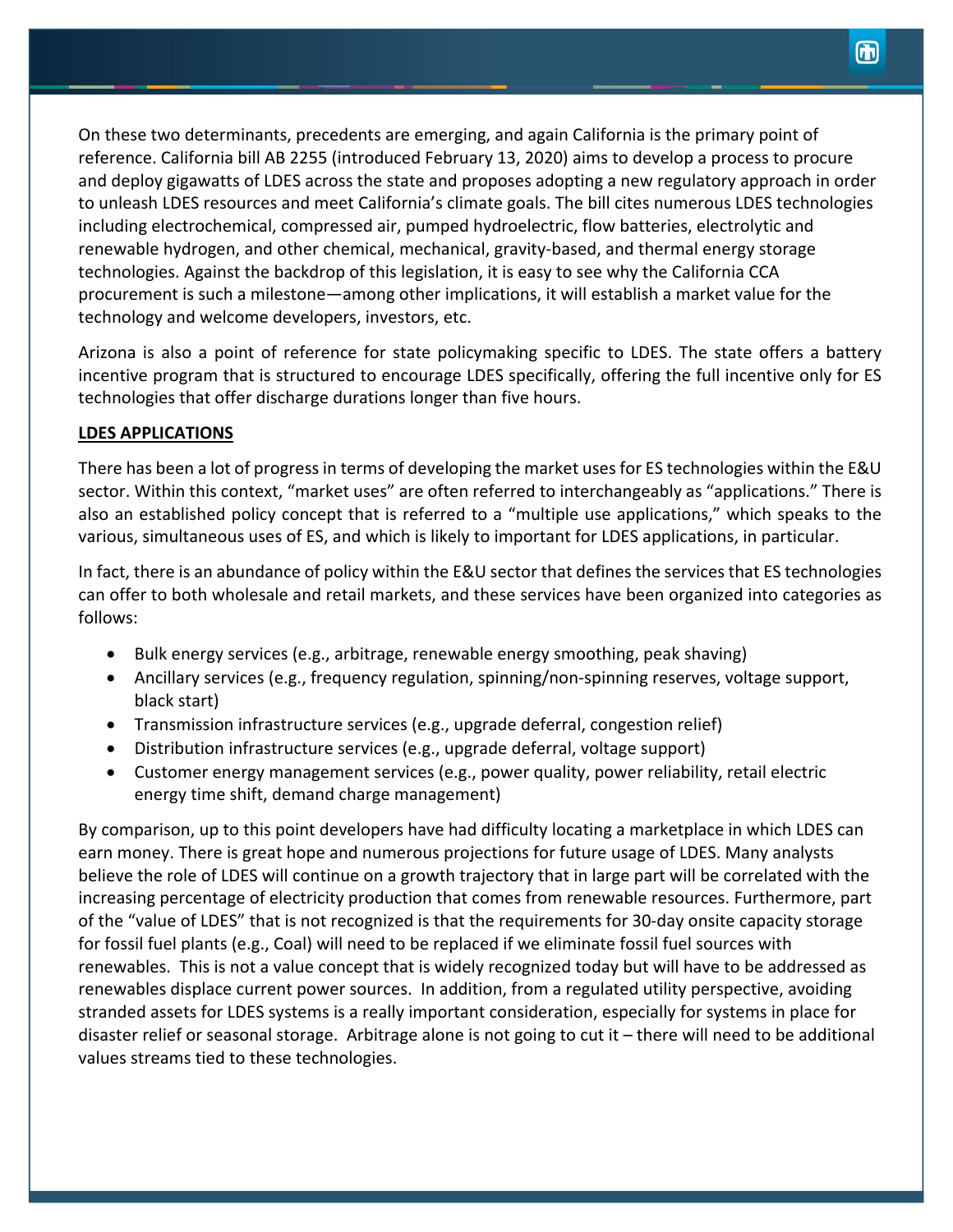Once policy determines where (and how) ES technologies—including LDES—may be used, the applications of specific technologies become much easier to determine. Nevertheless, the inherent technological capabilities of specific ES technologies may also play an important role in determining where specific technologies can be used. In addition, the extent to which renewable resources are being added to local distribution systems will also determine the potential need (and thus applications) for ES technologies.

Some general principles for the utilization of ES technologies are emerging. For instance, ES technologies that offer very short discharge durations can be used for grid reliability functions (voltage or frequency support, reserve capacity, and regulation) and in markets with significant oscillations between high and low demand periods. However, short-duration ES technologies will likely not be sufficient to support the more aggressive decarbonization goals that are being established by an increasing number of states. More complicated and demanding needs across the grid (e.g., load shifting, peak shaving, and integrating renewable resources) will require much longer discharge durations. The nature of applications will also drive what technology sets will be suitable, along with geographical considerations that may determine appropriate LDES options.

## **CONCLUSION**

There is general acceptance in the E&U sector is that short-duration storage (<4 hours duration) is now able to provide almost all market and utility services. Market certainty regarding the economic viability of LDES specifically and its ability to accelerate solar and wind penetration, grid resiliency, and serve to stabilize volatile energy prices, is still evolving. However, LDES will likely not become pervasive until the technology itself matures, regulators adapt to the capabilities of the technology, define the ways in which LDES applications can be used, and establish clear market rules for both the federal and individual compensation mechanisms that are lucrative for developers.

In addition, there is a growing recognition that while 4-hour technologies are acceptable today, if we wait until we need the long duration systems, lags in technology development and policy implementation will drastically impede transformation to clean, reliable energy generation, storage, and distribution.

Accordingly, policymakers and regulators need new frameworks to assess the anticipated costs and value of future storage technologies within evolving grid systems. The frameworks currently used to assess generation technologies are not sufficient to evaluate emerging storage technologies that can play multiple roles. A policy framework for LDES will likely emerge in a region as the integration of renewable resources reaches very high grid penetration levels, as already seen in California. Furthermore, the highvalue potential for LDES will probably come as regions initiate pathway toward decarbonization scenarios with much more displacement of fossil energy resources.